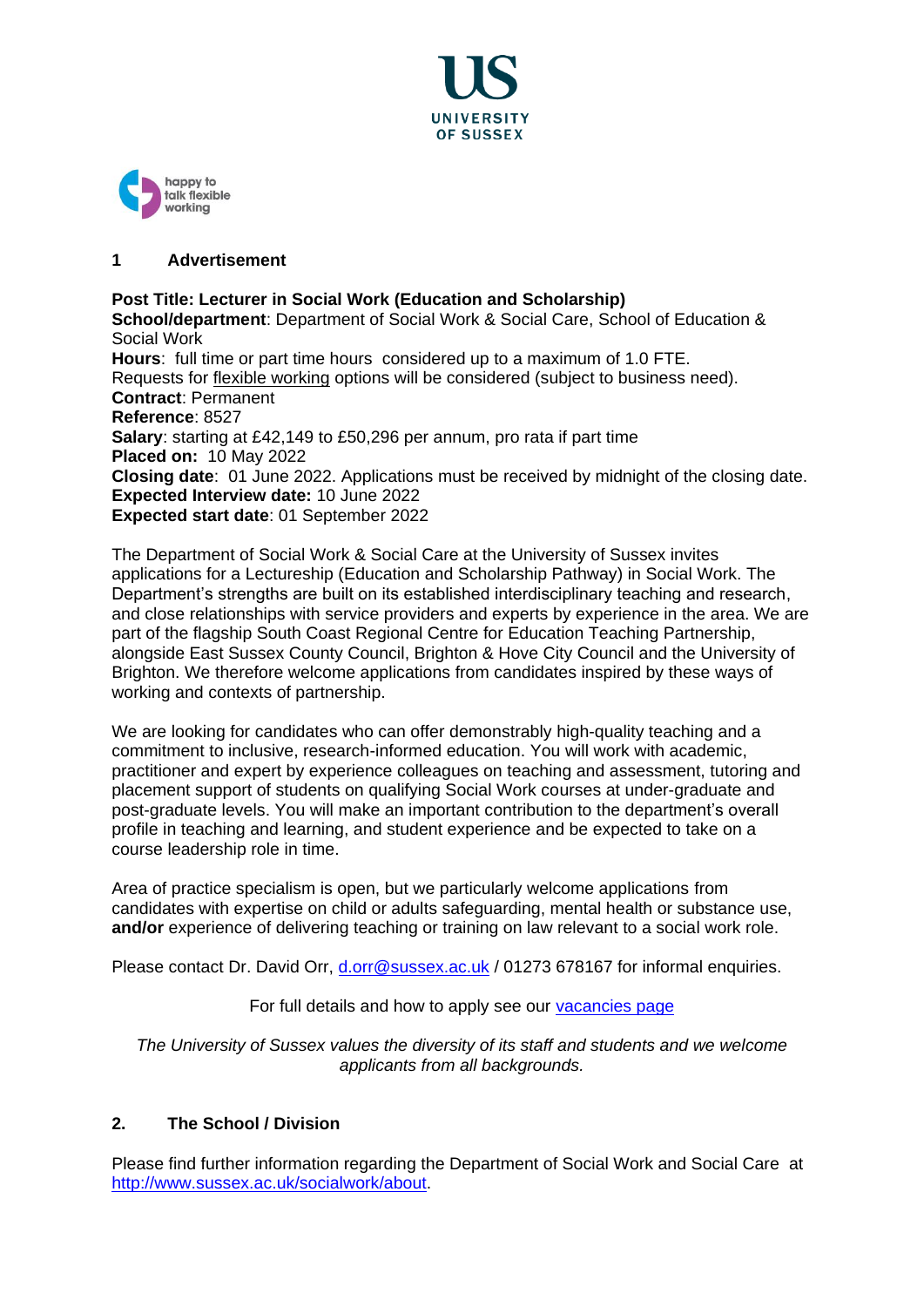# **3. Job Description**

Job Description for the post of: Lecturer in Social Work

**Department: Social Work and Social Care**

**School: Education and Social Work** 

**Location: Essex House, Falmer**

**Grade: 8**

**Responsible to: Head of School** 

**Responsible for: n/a**

# **PRINCIPAL ACCOUNTABILITIES**

- 1. To design and deliver high-quality teaching programmes that are attractive to students.
- 2. To contribute fully to the School and University by playing a significant role in working groups, committees, and other School and University activities.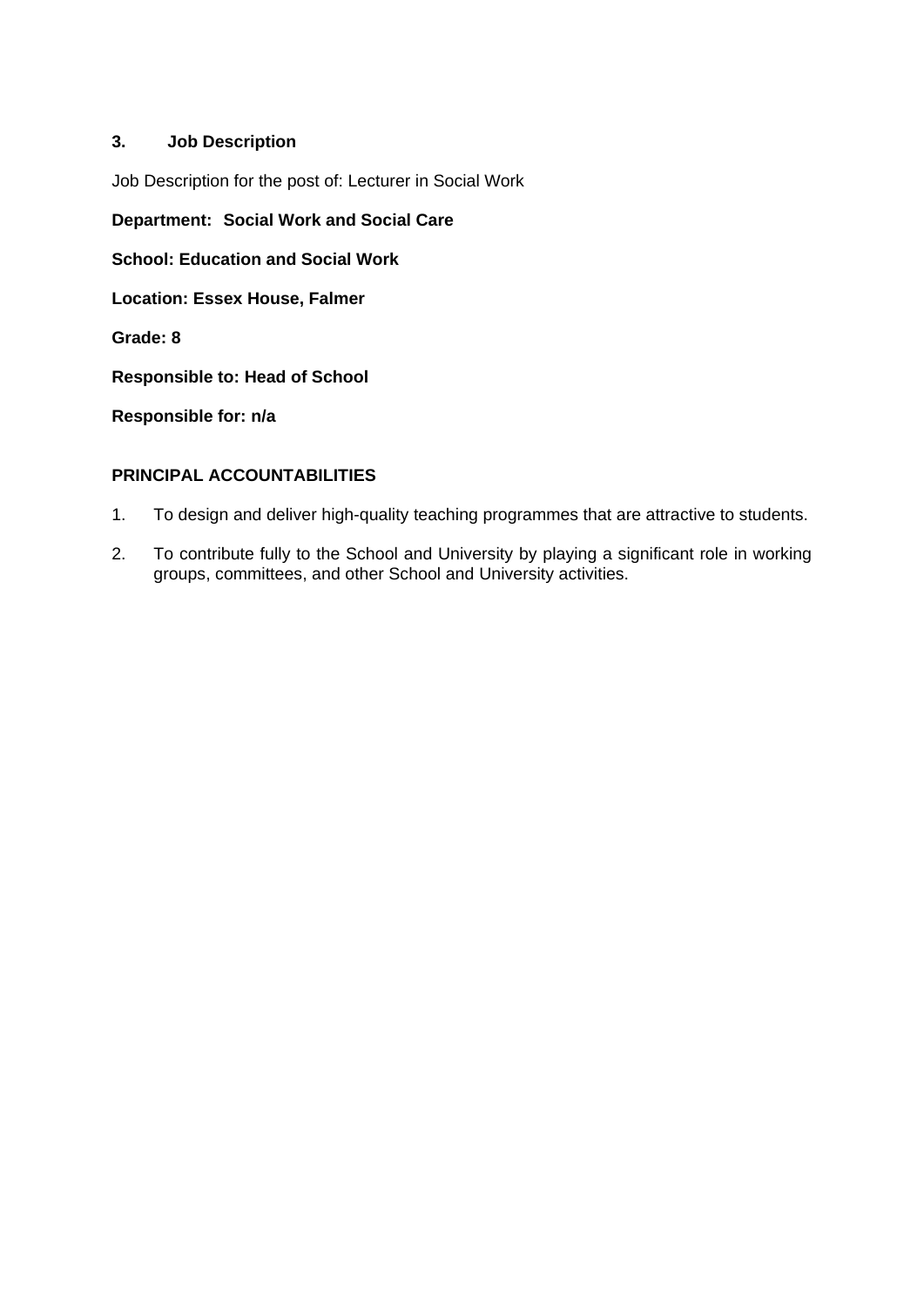#### **KEY RESPONSIBILITIES**

### **1. Teaching & Student Support**

- 1.1 Contribute to the planning, delivery and assessment of innovative high-quality undergraduate and postgraduate teaching, in liaison with the relevant programme and course convenors.
- 1.2 Contribute to the development, design and management of courses and new curriculum proposals that are attractive to students.
- 1.3 Ensure that teaching content, methods of delivery and learning materials will meet the defined learning objectives, including the use of appropriate technology.
- 1.4 Set, mark, and assess coursework and examinations; select appropriate assessment instruments and assessment criteria, and provide constructive and comprehensive feedback to students.
- 1.5 Ensure that teaching materials remain up-to-date and relevant, incorporating advances in the subject area into the course of study.
- 1.6 Develop and maintain an understanding of appropriate pedagogy in the subject area and respond to challenges.
- 1.7 Supervise the work of undergraduate and taught postgraduate students, providing them with advice on study skills, projects, fieldwork and placements.
- 1.8 Undertake and complete administrative duties required in the professional delivery of teaching.
- 1.9 Make a significant contribution to the accreditation of courses and quality-control processes.
- 1.10 Undertake academic advising duties, and provide first-line support for sensitive issues, referring on as appropriate to services providing further assistance.
- 1.11 Adopt an approachable and accessible attitude towards students, offering office hours, informal advice etc.
- 1.12 Transfer knowledge in the form of practical skills, methods and techniques.
- 1.13 Supervise the work of students, provide advice on study skills and help them with learning problems.

## **2. Scholarship & Enterprise**

- 2.1 Build internal contacts and participate in internal networks and relevant external networks in order to form relationships and collaborations.
- 2.2 Update knowledge and understanding in field or specialism, and engage in continuous professional development.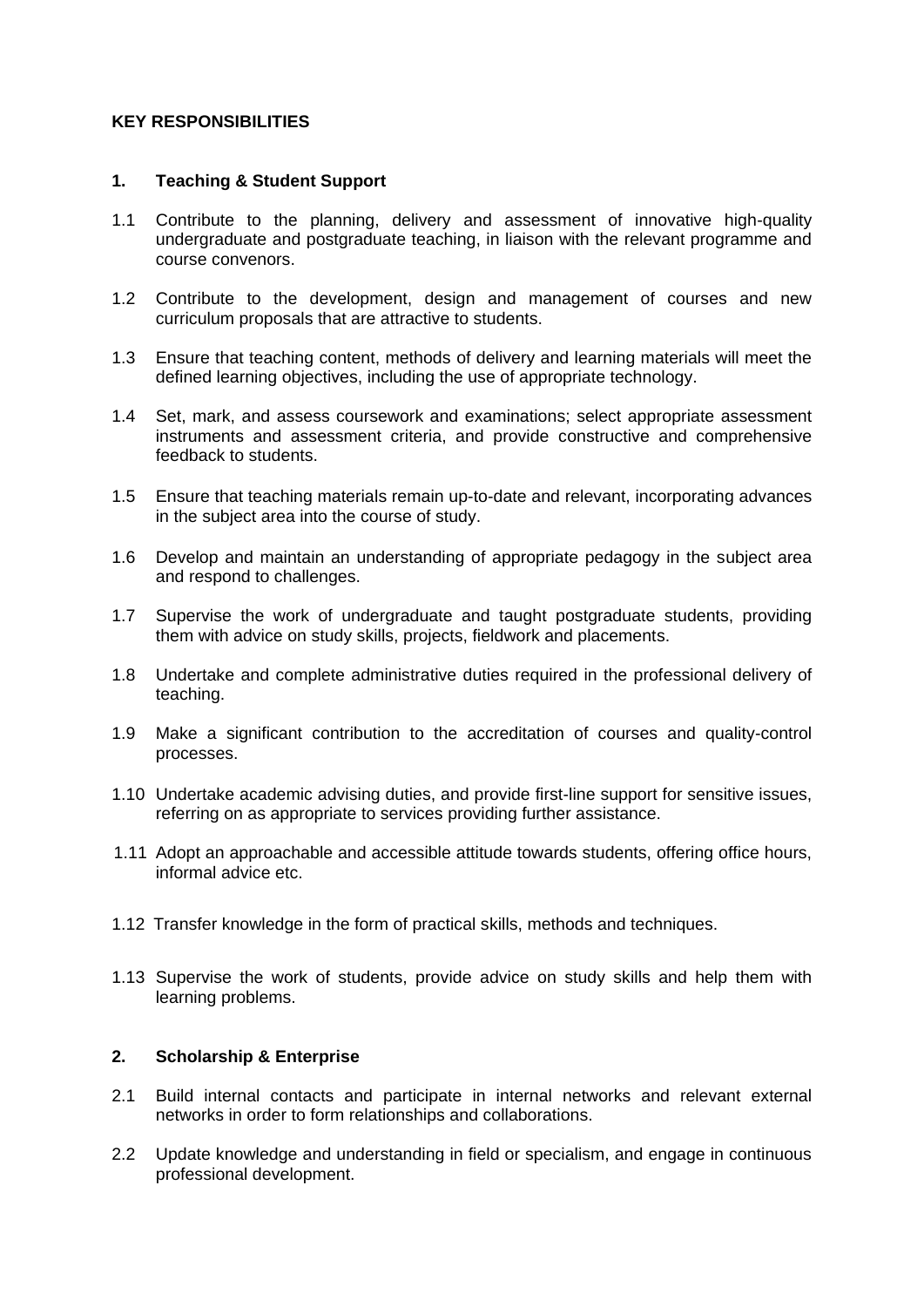2.3 Undertake scholarship to inform education to ensure excellent learning experience for students

### **3. Contribution to School & University**

- 3.1 Attend and contribute to School meetings.
- 3.2 Engage in activities beyond day-to-day teaching duties, for example Admissions Days.
- 3.3 Assist with undergraduate and postgraduate recruitment.
- 3.4 Participate in School or University working groups or committees, as required.
- 3.5 Undertake additional administrative duties, such as time-tabling, examinations, assessment of progress and student attendance, as required by the Head of School.

#### **4. Role-specific duties**

4.1 Liaise with placements and agency staff in order to monitor student progress and advise on learning opportunities.

#### **INDICATIVE PERFORMANCE CRITERIA**

- 1. Proven and sustained track record of successful teaching at the levels appropriate for the post.
- 2. Evidence of skill in assessment and feedback techniques and using a range of methods for evaluating the effectiveness of teaching.
- 3. Demonstrable contribution to the planning and development of the programme.
- 4. Delivering a teaching load in line with School expectations.
- 5. Evidence of applying knowledge arising from scholarship to enhance teaching practice.
- 6. Evidence of active engagement in advising students and proactively responding to problems experience by students.
- 7. Completion, within a reasonable period of time, of a recognised higher education teaching qualification.
- 8. Efficient and effective contribution to academic support duties within the School or the University.

This Job Description sets out current duties of the post that may vary from time to time without changing the general character of the post or level of responsibility entailed.